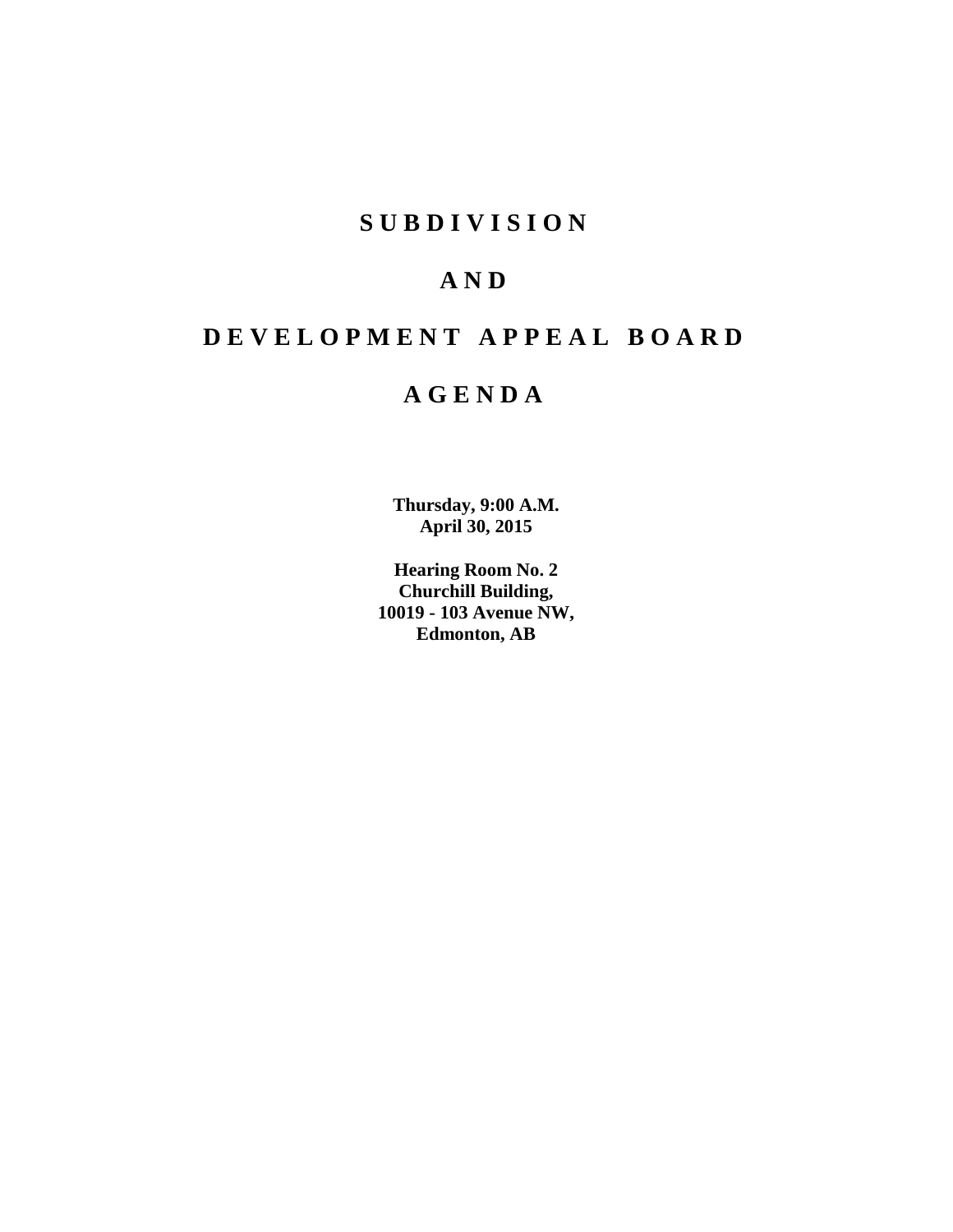## **SUBDIVISION AND DEVELOPMENT APPEAL BOARD HEARING ROOM NO. 2**

| 9:00 A.M.    | $SDAB-S-15-003$ | Create one (1) additional Single<br>Detached<br>Residential Lot             |
|--------------|-----------------|-----------------------------------------------------------------------------|
|              |                 | 11439 - 44 Street NW<br>Project No.: 166748650-001; LDA15-0027              |
| <i>NOTE:</i> |                 | Unless otherwise stated, all references to "Section numbers" in this Agenda |

*refer to the authority under the Edmonton Zoning Bylaw 12800.*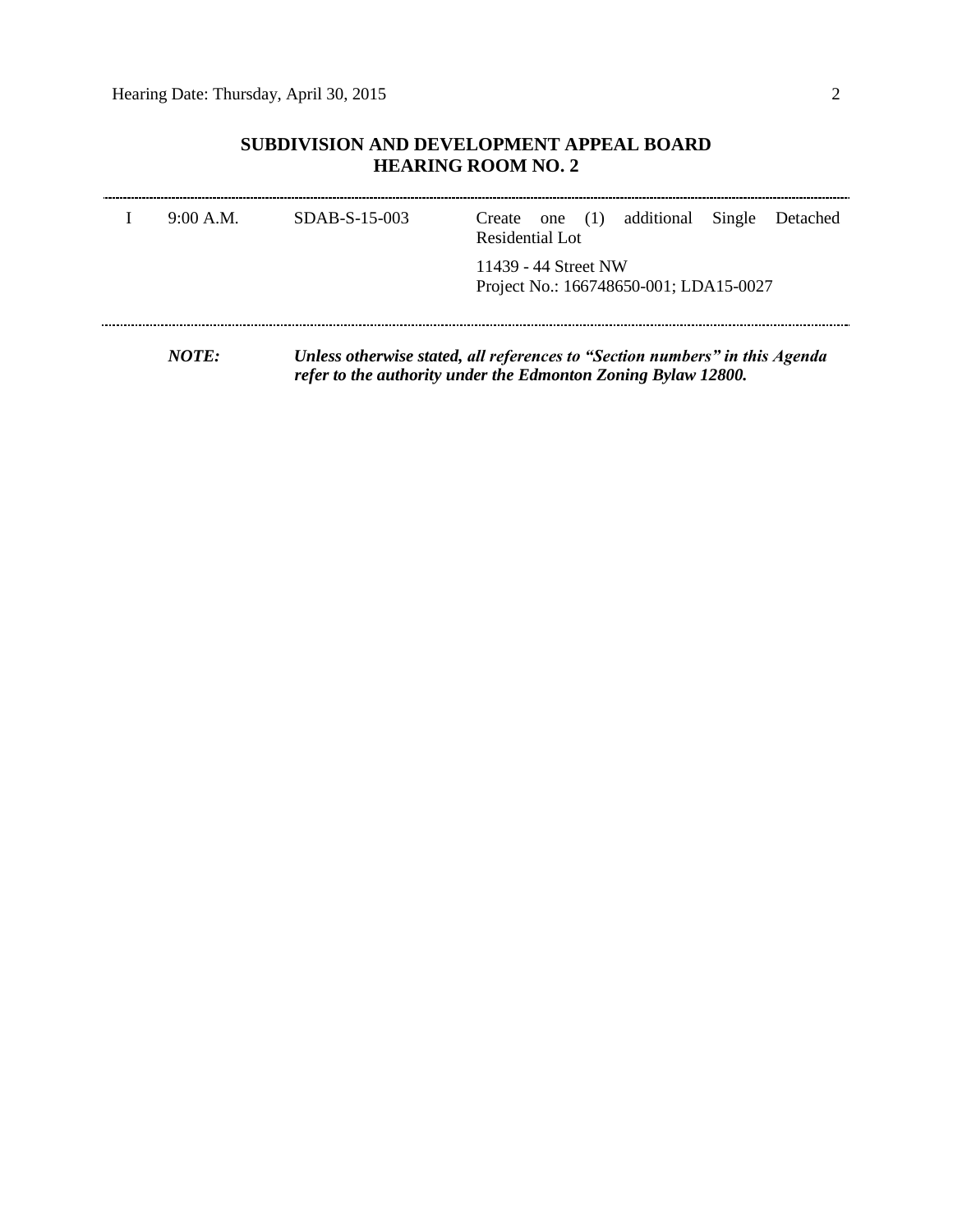#### **ITEM I: 9:00 A.M. FILE: SDAB-S-15-003**

### AN APPEAL FROM THE DECISION OF THE SUBIVISION AUTHORITY

APPLICATION NO.: 166748650-001; LDA15-0027 APPLICATION TO: Create one (1) additional Single Detached Residential Lot DECISION OF THE SUBDIVISION AUTHORITY: Refused DECISION DATE: March 27, 2015 DATE OF APPEAL: April 7, 2015 MUNICIPAL DESCRIPTION OF SUBJECT PROPERTY: 11439 - 44 Street NW LEGAL DESCRIPTION: Plan 2668HW Blk 21 Lot 13 ZONE: RF1 Single Detached Residential Zone OVERLAY(S): Mature Neighbourhood Overlay<br>Edmonton-Strathcona County Joint Edmonton-Strathcona County Joint Planning Study Area Secondary, Garage and Garden Suites Overlay STATUTORY PLAN: N/A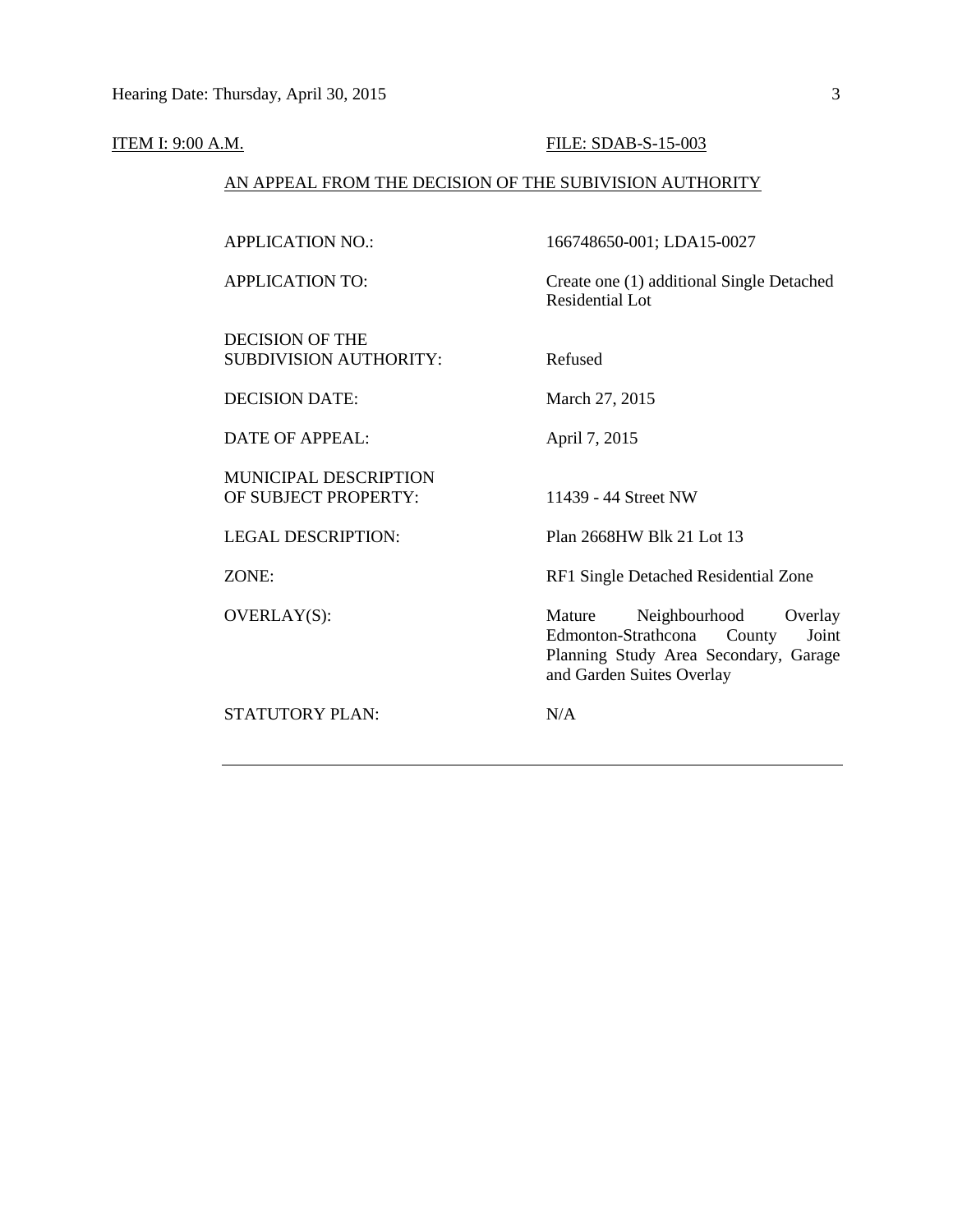#### SUMMARY

1. When an application for subdivision is submitted for consideration, the Subdivision Authority is charged with the responsibility to ensure that the proposed subdivision would not unduly interfere with the amenities of the neighbourhood or materially interfere with or affect the use, enjoyment or value of the neighbouring parcels of land (Section 654 of the Municipal Government Act).

The proposal will result in site widths and areas that are uncharacteristically small when compared to properties on the block face. For example, the site widths on the block face range from approximately 15.24 meters to 15.85 meters. The proposed lot widths are 10.06 and 12.80 metres which are significantly smaller than lots characteristic to the block face.

Therefore, it is the position of the Subdivision Authority that the proposed subdivision would not comply with Section 654 of the Municipal Government Act.

2. The proposed subdivision is located within the Mature Neighbourhood Overlay as prescribed by City of Edmonton Zoning Bylaw 12800. The purpose of this Overlay is to ensure that new low density development in Edmonton's mature residential neighbourhoods is sensitive in scale to existing development, maintains the traditional character and pedestrian-friendly design of the streetscape, ensures privacy and sunlight penetration on adjacent properties and provides opportunity for discussion between applicants and neighbouring affected parties when a development proposes to vary the Overlay regulations.

It is the position of the Subdivision Authority that the proposed subdivision would not comply with the intent and spirit of the Mature Neighbourhood Overlay. Any proposed development would not be sensitive in scale to the existing developments and would subsequently impact the existing streetscape.

Although it may be possible to construct a home on the proposed lots, the Subdivision Authority contends that the lots do not fit the immediate neighborhood. The fundamental issue is the increase in density, and the resulting negative impact on adjacent properties.

3. Notice of the proposed subdivision was sent to surrounding property owners on February 5, 2015. Sustainable Development received one phone call in opposition to the application.

#### APPELLANT'S SUBMISSION

At the outset a more detailed presentation will be provided prior to the hearing for all Board members to review. The following reasons will be expanded upon at the hearing. As a bit of an initial background on the property itself, it is a 75' corner lot zoned RF1 and is located on the southeast corner of the intersection of 115th Avenue and 44th Street. The intent of the subdivision is to keep the RF1 zoning to fit in to the neighbourhood. We do not dispute that it changes one property into two but so does a semi-detached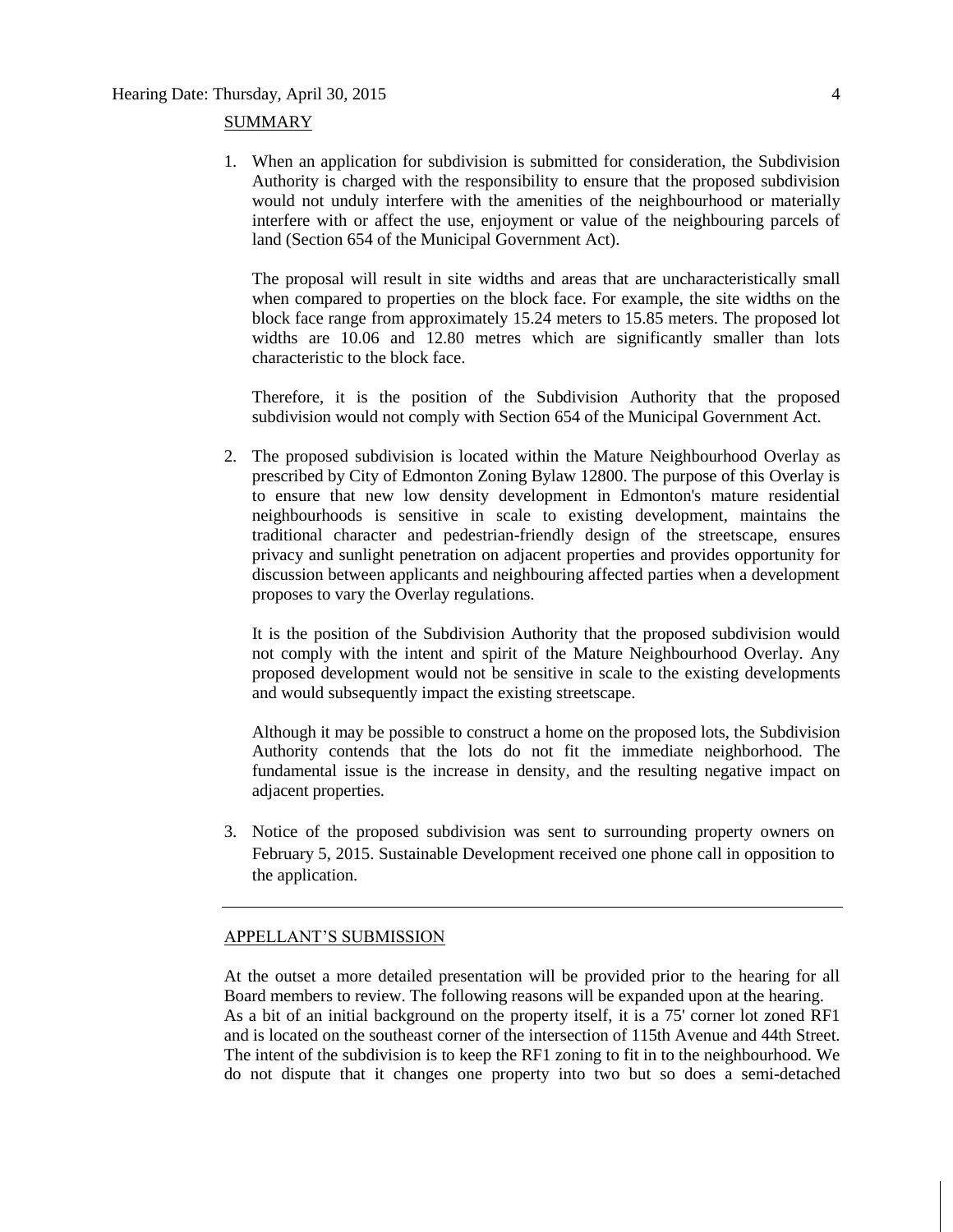development which we would be fully entitled to do. We wish to maintain the single family nature of the streetscape.

Firstly the Subdivision Authority has claimed, pursuant to Section 654 of the Municipal Government Act, that changing a 75' wide lot, which itself is not characteristic to the block face of 6 lots to a 33' lot and a 42' wide corner lot and that it would somehow unduly interfere with the amenities of the neighbourhood and would materially affect the use, enjoyment or value of the neighbouring parcels of land. There are a wide variety of lot widths within the neighbourhood which we will provide at the hearing.

They have provided no evidence of how it would unduly interfere or materially affect other property owners but only suggest that the smaller widths of lots would have an effect. If one were to use their logic then the existing 75' lot is unduly affected by the smaller lots on the block face. We hope that the Subdivision Authority provides a further explanation.

The proposed subdivision was circulated to all City departments including transportation and drainage and there were no objections to the subdivision.

Secondly the Subdivision Authority claims that this subdivision does not comply with the intent and spirit of the Mature Neighbourhood Overlay. It presumes that the designs would not be sensitive to scale or maintain the character and pedestrian-friendly design that currently exists.

How can the Subdivision Authority make that claim when they have not seen the designs proposed for the lots. We wish to point out again that a large semi-detached home could be developed and fully comply with all zoning regulations and that we would suggest does change the look and character of the neighbourhood.

Given the movement at Council for increasing density in mature neighbourhoods it makes no economical or planning sense to rebuild on a 75' lot one large single family home. The current 900 square foot bungalow built in 1951 has its' best years behind it. Our proposal meets Council's intent of redeveloping mature neighbourhoods.

#### SUBDIVISION AND DEVELOPMENT APPEAL BOARD OFFICER'S COMMENTS

The *Municipal Government Act*, Section 654(2) states that a Subdivision Authority may approve an application for subdivision approval even though the proposed subdivision does not comply with the land use bylaw if, in its opinion,

- (a) the proposed subdivision would not
	- (i) unduly interfere with the amenities of the neighbourhood, or
	- (ii) materially interfere with or affect the use, enjoyment or value of neighbouring parcels of land,

and

(b) the proposed subdivision conforms with the use prescribed for that land in the land use bylaw.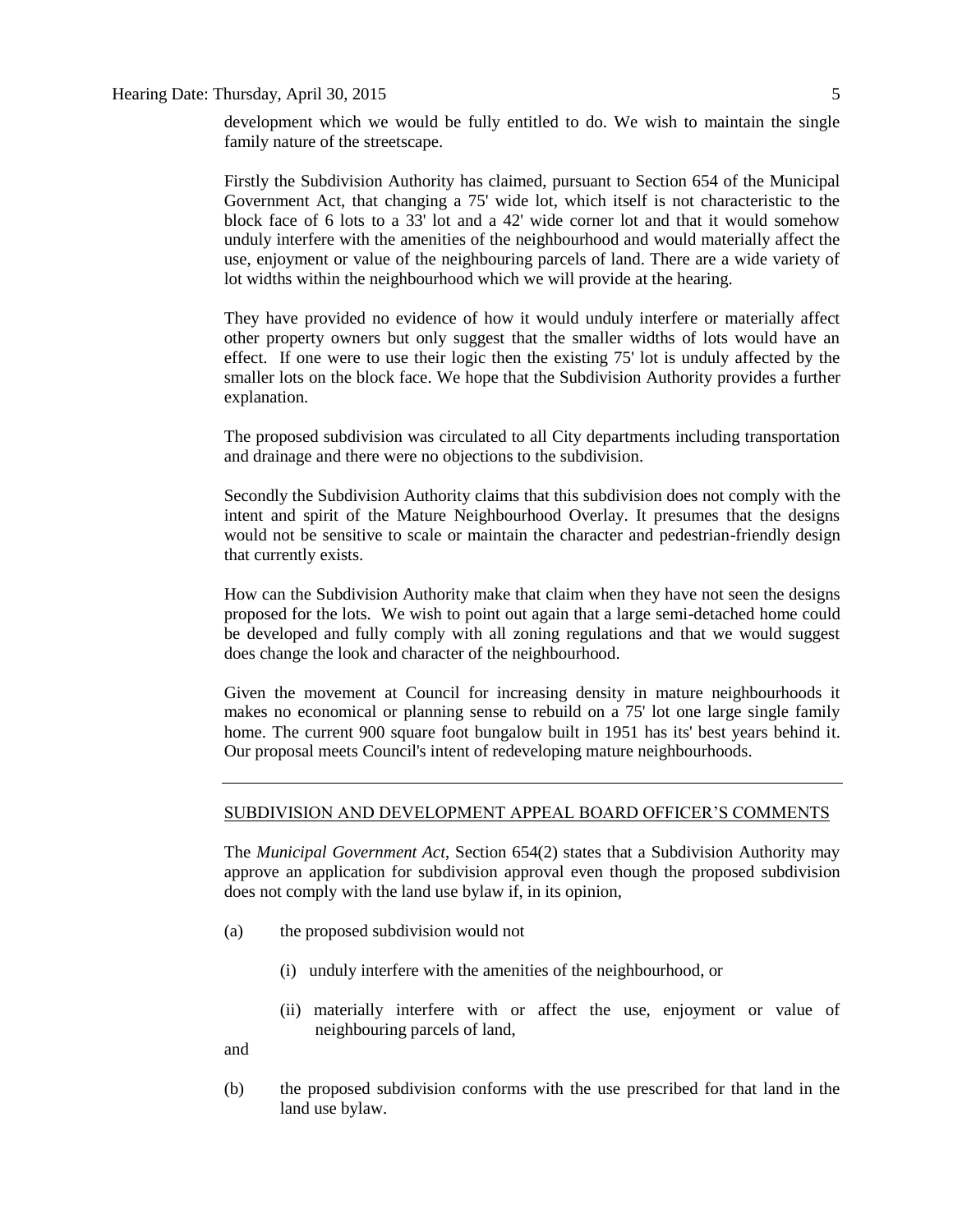Section 110.4(1) provides the following with regard to Site regulations for Single Detached Housing:

- a. the minimum Site area shall be [250.8 me](javascript:void(0);)tres
- b. the minimum Site Width shall be [7.6 me](javascript:void(0);)tres; and
- c. the minimum Site depth shall be [30.0](javascript:void(0);) metres.

Section 41.1(3) states the Subdivision Authority may not approve the subdivision of a Lot zoned RF1, as it existed on March 16, 2015 into more than two lots, notwithstanding the Site Width in the RF1 Zone. Subdivision into more than two Lots may only be approved where the proposed subdivision:

- a. is supported by one or more City Council approved Statutory Plans, Policies, or Administrative Directives; or
- b. has a Site Width deemed by the Subdivision Authority to be in character with Lots on the same block.

The submitted tentative plan of subdivision shows two proposed lots with a Site Width of 12.80 and 10.06 metres respectively, and a Site depth of 36.58 metres. A copy of the plan is on file.

Section 110.1 states the purpose of the RF1 Single Detached Residential Zone is to provide for Single Detached Housing while allowing other forms of small scale housing in the form of Secondary Suites, Semi-detached Housing and Duplex Housing under certain conditions.

Section 814.1 states the purpose of the Mature Neighbourhood Overlay is to ensure that new low density development in Edmonton's mature residential neighbourhoods is sensitive in scale to existing development, maintains the traditional character and pedestrian-friendly design of the streetscape, ensures privacy and sunlight penetration on adjacent properties and provides opportunity for discussion between applicants and neighbouring affected parties when a development proposes to vary the Overlay regulations.

Section 822.1 states the purpose of the Edmonton-Strathcona County Joint Planning Study Area Secondary, Garage and Garden Suites Overlay is to limit the expansion of Secondary Suites and to limit the creation of any Garage and Garden Suites within a portion of the Edmonton-Strathcona County Joint Planning Study Area to the Use opportunity that existed prior to the adoption of Bylaw 14750, in order to limit residential intensification in proximity to industrial uses until such time as more definitive criteria may be established to prescribe residential development within the Study Area, at which time this Overlay may be subject to amendment.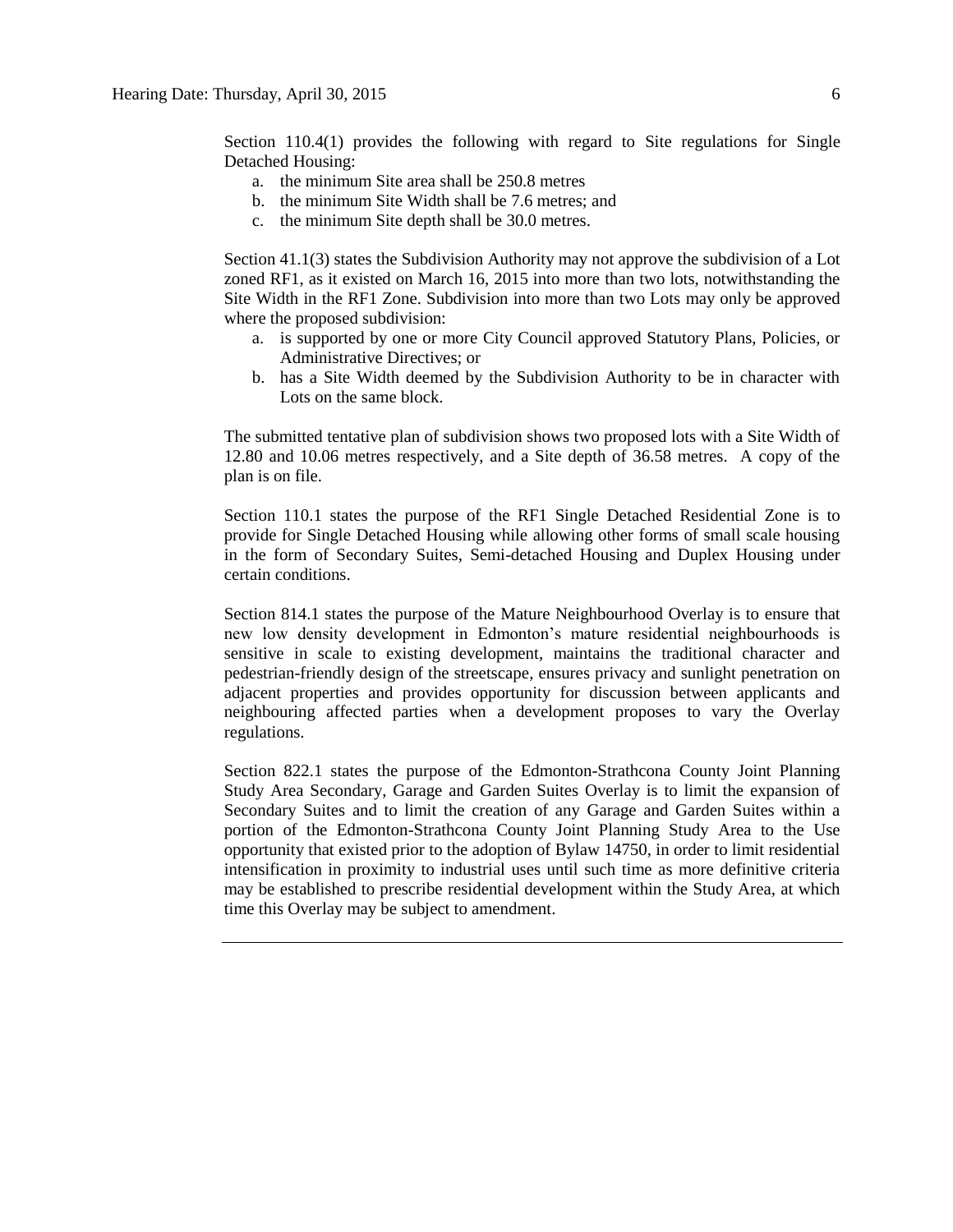#### NOTICE TO APPLICANT/APPELLANT

Provincial legislation requires that the Subdivision and Development Appeal Board issue its official decision in writing within fifteen days of the conclusion of the hearing. Bylaw No. 11136 requires that a verbal announcement of the Board's decision shall be made at the conclusion of the hearing of an appeal, but the verbal decision is not final nor binding on the Board until the decision has been given in writing in accordance with the Municipal Government Act.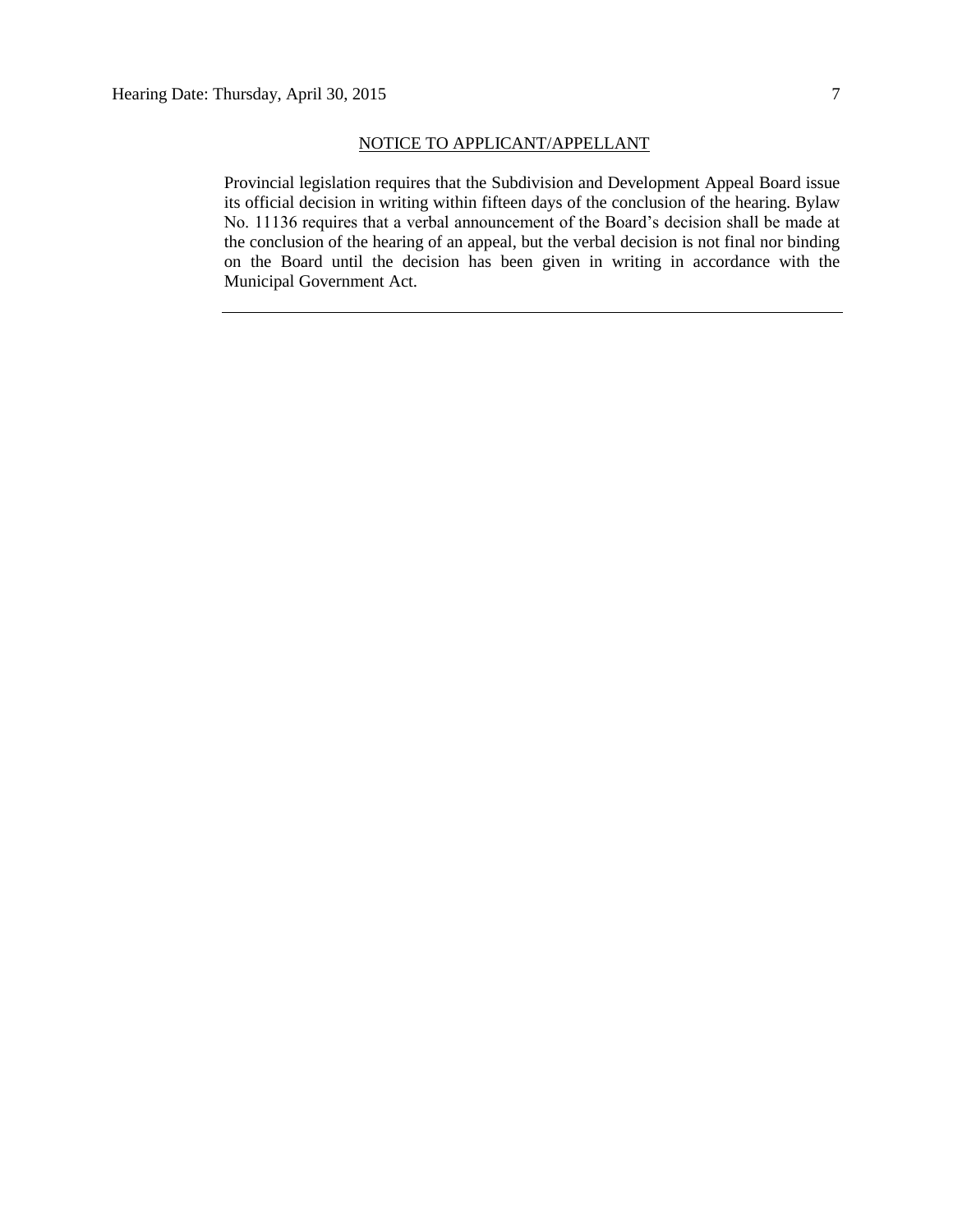